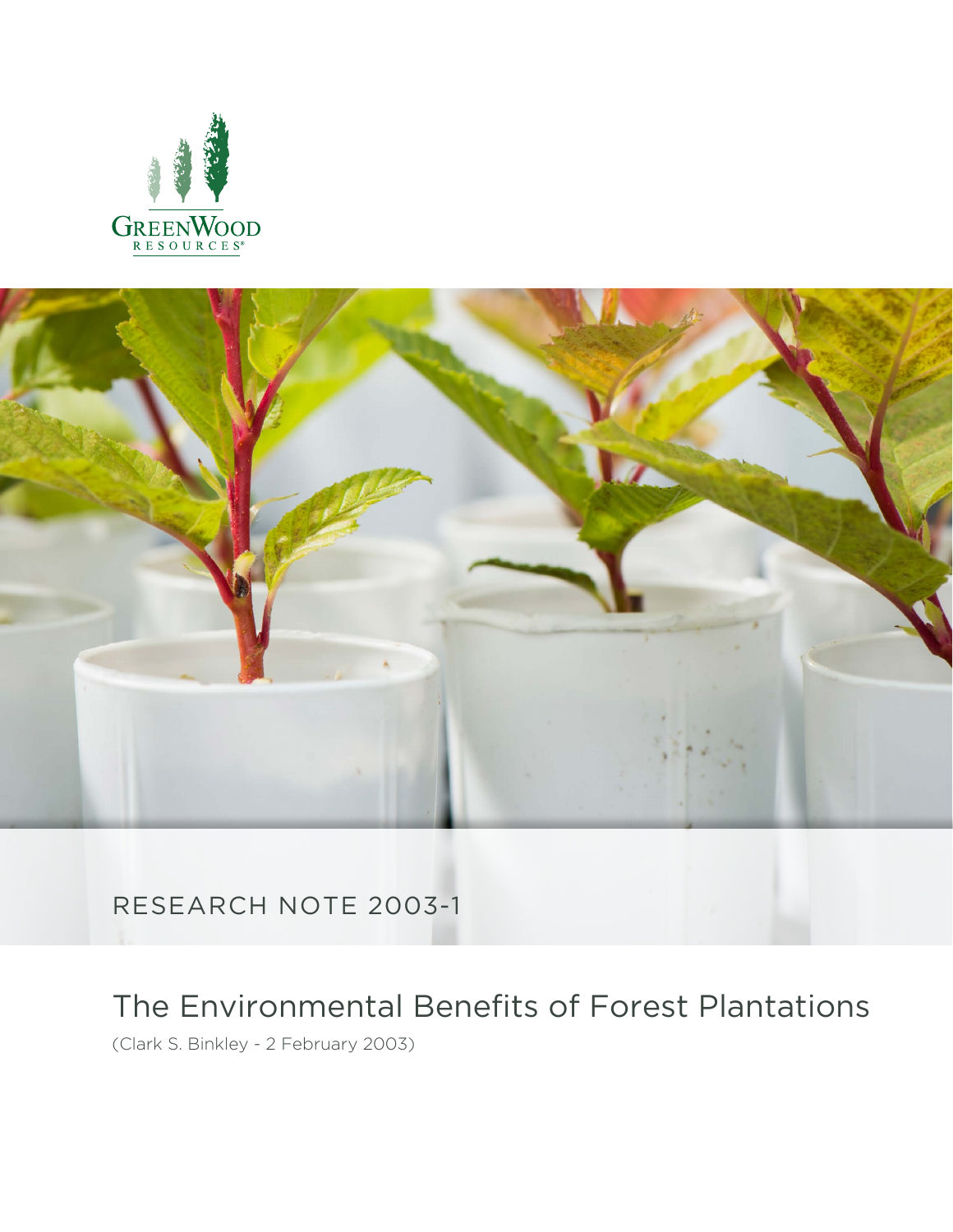

## **GreenWood Resources**

## **Research Note 2003-1**

## **The Environmental Benefits of Forest Plantations**

**Clark S. Binkley 2 February 2003**

Conservation of the world's forests is a most important and pressing contemporary problem. Of particular concern are those distant, remote forests where the direct effects of industrialized human activities are, at the moment, still small. This paper discusses one approach to conserving these relatively pristine forests—developing rapidly a large and productive are of forest plantations. The argument draws from and summarizes a much larger body of work, complete with references to classical philosophers, ancient definitions of forestry and *bon mots* from the great Gifford Pinchot himself (Binkley, 1997a,b; 1998; 1999; 2002). This paper takes a different tack and distills the essence of the argument into as clear and concentrated substance as possible.

The argument is organized in four sections below.

The first provides societal context and objectives. The second lists the key assumptions that underlie the argument and the problem more generally. The third explains why plantation forests offer significant environmental benefits. The final section concludes with some questions that remain to be addressed.

#### **I. Context and Objectives**

Argument about forest plantations requires a holistic perspective of the forestry problem. Just what does 'holistic' mean in this context?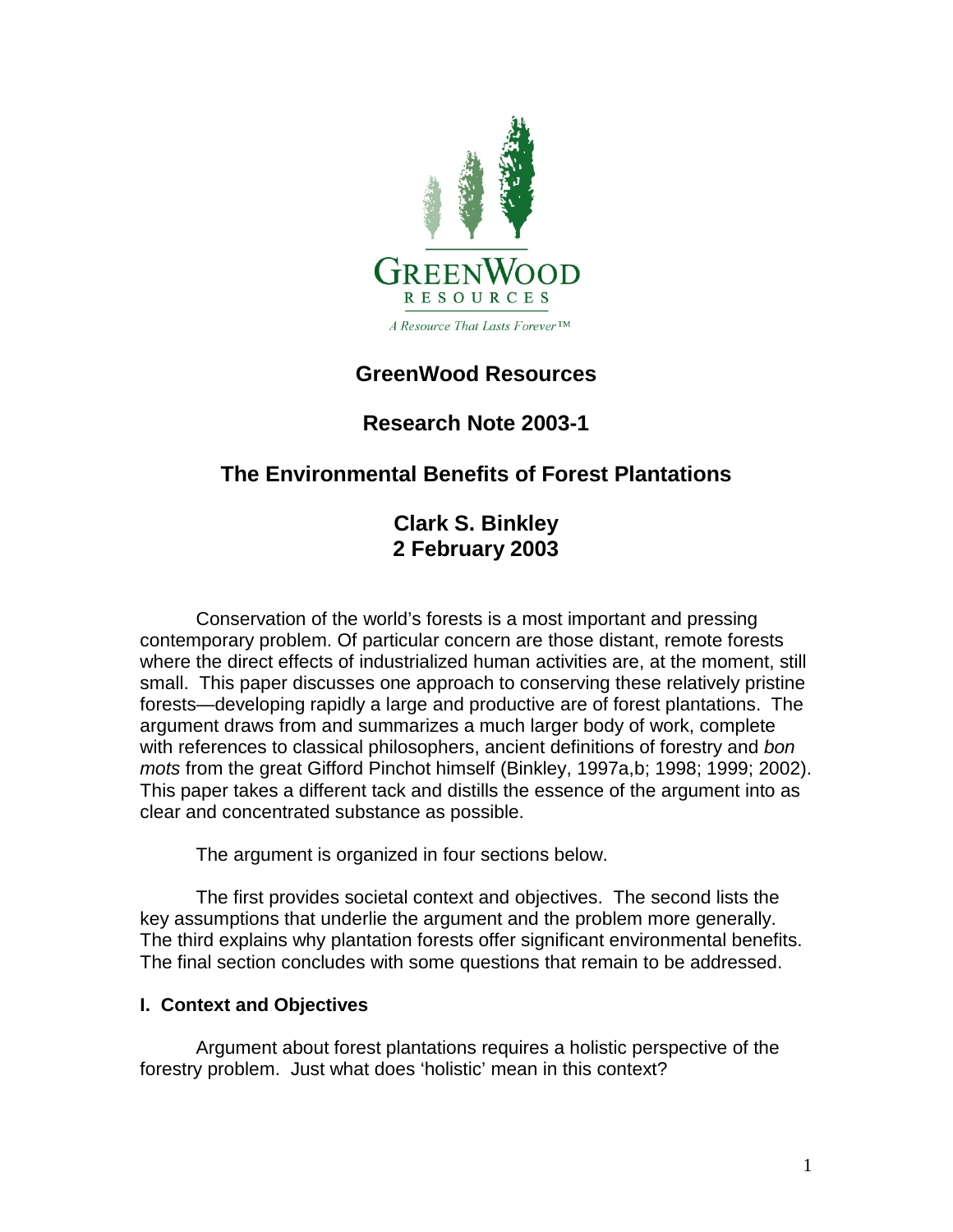First, one must consider the full range of environmental values and resource services that are o btained from forested landscapes. No sentient person now doubts the importance of forests in supporting human welfare, providing

- low-embodied-energy building products;
- positive control over the hydrologic cycles that nourish us and the crops that feed us;
- the aesthetic backdrop for our lives and recreations;
- numerous important and interesting plants and animals that sustain and amuse us in ways too numerous to catalog;
- a store of spiritual values.

And, literally millions of humans call forests 'home.'

To support and sustain society's interest in forests requires reliably producing over the very long run this full range of products. Some will find dissonance in this economist's way of characterizing the problem; economic words jar ecological and environmental sensibilities. The problem can be restated in a different (but identical) way that may be more sonorous: our objective is to create a set of forest conditions that sustain human welfare, not just for this generation but for all generations. Reverting to economist-speak, the former statement of the problem is just the dual of the latter, so it makes no difference if we speak of forest outputs or forest conditions as one may always be mapped back into the other.

Second, 'holism' implies a global perspective. The forested regions of the globe are inexorably linked. A common atmosphere nurtures them (and is nurtured by them). Economic forces mediate world trade in forest products and consumption patterns. The rapid flow of information, technology and ideas affects our use and social constructions of forests. Sensible thinking about forestry keeps in mind the possibility that intervention in one place or in one sphere of the problem can result in distant but unanticipated changes elsewhere. Of particular importance is to ensure that actions taken in the name of the environmental improvement in one place do not simply shift environmental damage to others.

Third, the increase or decrease in products produced by forests must be considered in the context of their potential substitutes, and the economic and environmental effects of changes in the rates of consumption of these substitutes. Reducing wood use, for example, may mean increases in the consumption of steel, concrete or plastics. Life-cycle analysis tools (for example, Forintek Canada's ATHENA® model) now permit us to evaluate those tradeoffs, and these tools should be employed in forest policy discussions. Such an approach would emphasize the need for increasing the efficiency of wood use via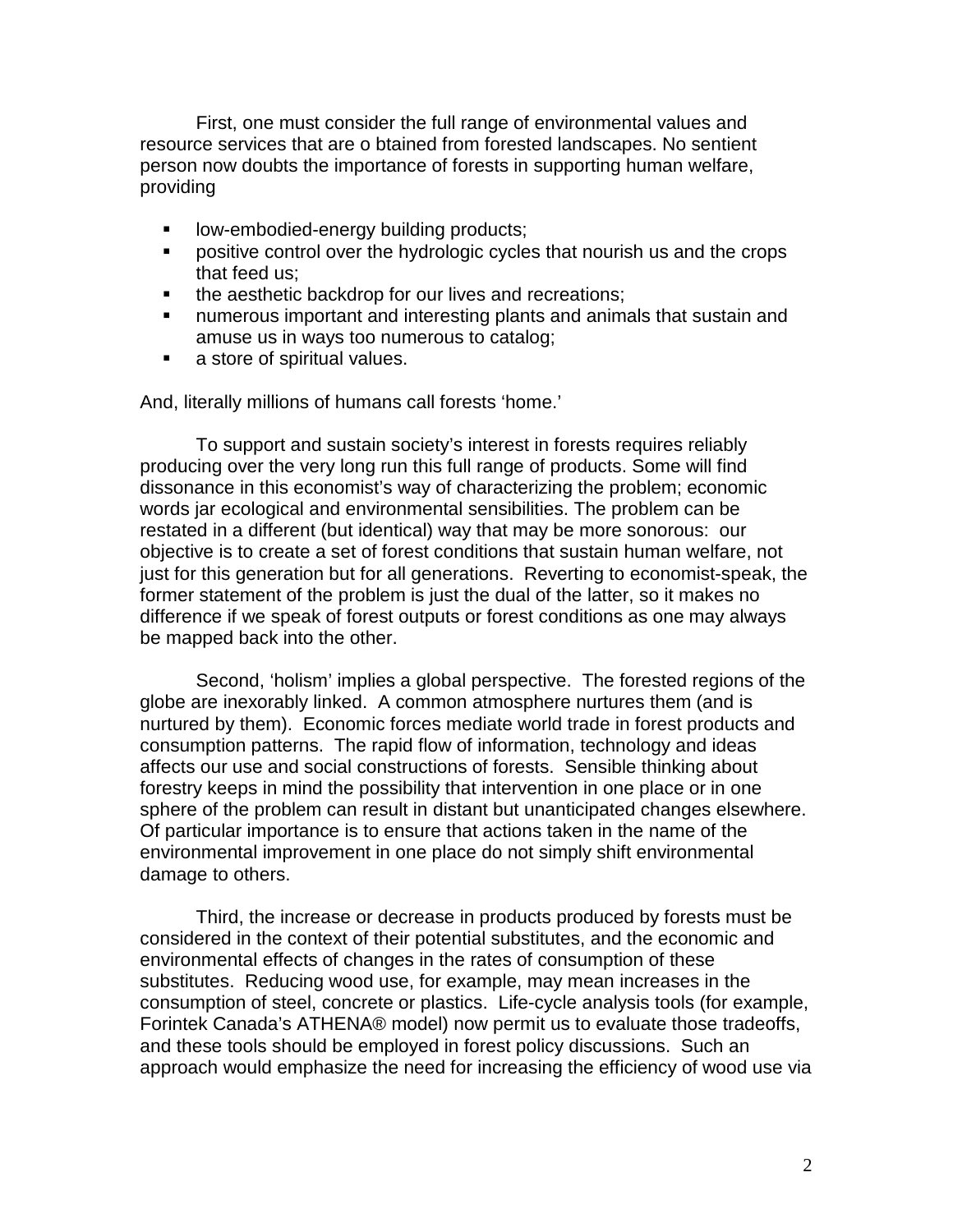- **•** recycling and re-use,
- **EXEDENTIFY IMPROVEMENTS** in wood products and processing technologies, and
- **•** better wood building design and construction.

In the present context, the need is to explicitly connect these technologies to plantation-grown timber.

A critical objective of any sustainable enterprise is to reduce the amount of 'nature'—energy, resources, and land—used per unit of economic activity. This has been called the de-materialization of the economy, or, perhaps more descriptively 'eco-efficiency' (Schnidheiny, 1998). In the late 1990s, Elizabeth May, head of the Sierra Club of Canada, commented that her organization's objective was to reduce the energy and resource use per unit of Canadian GDP. Forest plantations can and must support this objective.

Logging old-growth forests comprises an important special case of this general problem. The forest sector would desirably move as rapidly as possible away from reliance of timber logged from old-growth forests, whether boreal, temperate or tropical. Perhaps logging in these forests can be sustainable, perhaps not. But, why risk unproven management strategies that purport to sustain environmental values while logging old growth? Why not embark on a policy of sustaining our material needs with minimal reliance on the forests of the world that have not yet succumbed to human exploitation? Forest plantations offer this possibility.

#### **II. Assumptions**

Several assumptions underlie the argument

- a. As a result of increased population and wealth, demand is increasing across the full range of products of the forest—not for each and every product but for both material and non-material 'products' of the forest.
- b. The rate of increase in the demand for roundwood is slowing (in terms of consumption per capita or consumption per unit of GDP) as a result of technological innovation. The rate of increase in the demand for many environmental services of forests (measured in similar terms) is increasing as a result of increased wealth, changing sensibilities and, perhaps, reduced supply.
- c. The price of timber is capped by the availability of substitute products and production technologies; the "price" (i.e. society's marginal willingness to pay) for many of the environmental services from forests is not capped—there are no good substitutes for the environmental services of forests, especially for what we call "wilderness".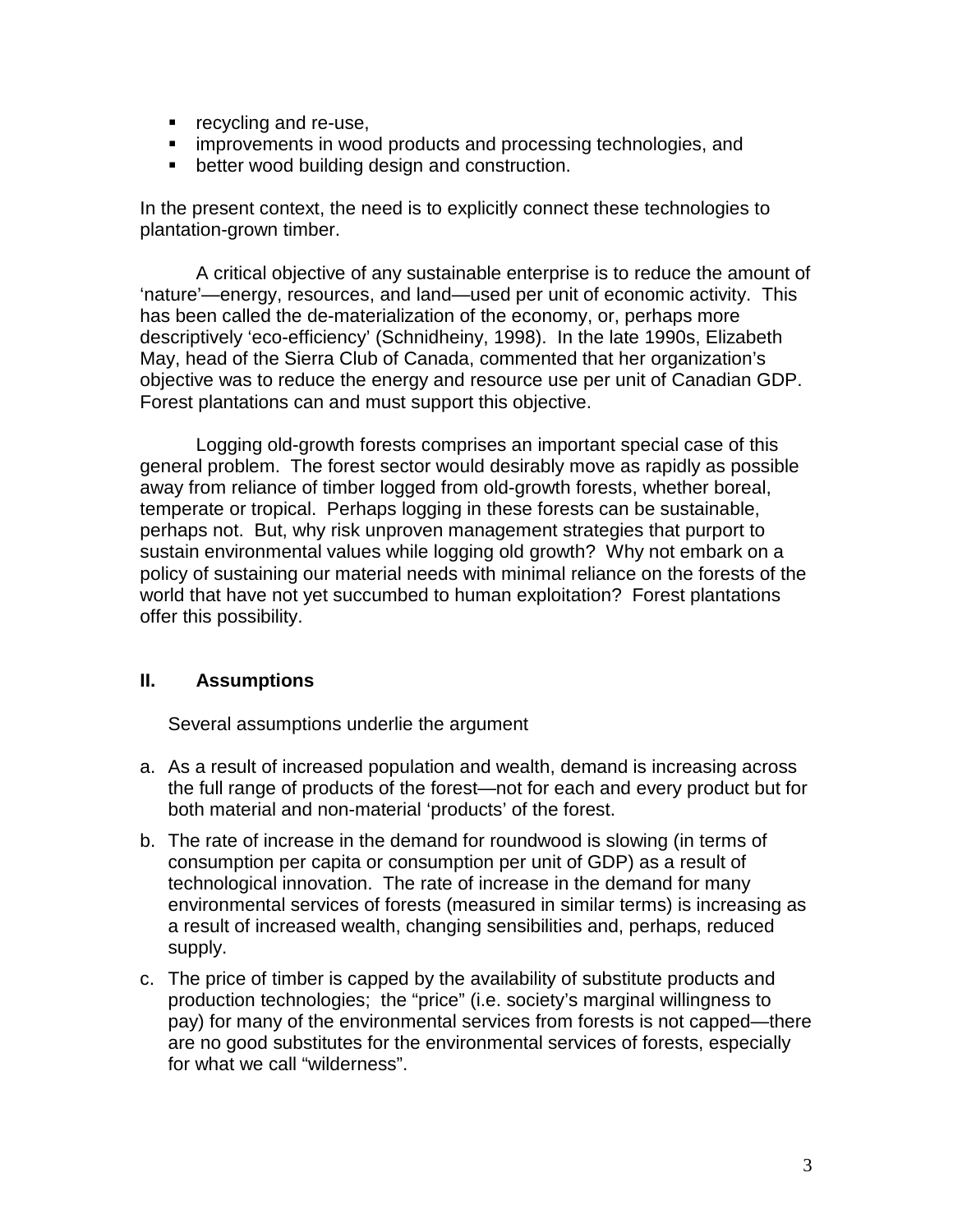- d. The inputs needed to produce any forest outputs—especially land and capital—are limited and in scarce supply. It is therefore desirable to economize on their use and to deploy them so that they generate the greatest possible impact on producing the products we want from forests.
- e. The 'excess demand' for many environmental goods and services from forests arises partly, but not wholly, because consumers face a zero price for their consumption.
- f. It is far more difficult to substitute capital/technology for land in the production of most environmental goods and services of the forest than it is to do so for timber.
- g. It is socially desirable to internalize the negative and positive environmental externalities faced by 'economic agents' (e.g. forest landowners) either by completing markets or by efficient regulation.

Some of these assumptions are necessary to sustain the argument, some are sufficient, and others are merely consistent with it. But, they all bear attention.

#### **III. The Case for Forest Plantations**

The challenge for contemporary timber production is to craft management approaches that respond affirmatively to these overarching economic imperatives. Broadly speaking, there are two sources of timber supply—natural forests and plantations.

Natural forest management technologies face daunting challenges—they are too costly, they cannot reliably produce positive environmental outcomes, they are not economically sustainable—to name just a few of the problems (Binkley, 1997a, 1999). Analysis of a recent version of the natural forest management paradigm—Willer and Hall's (2001) so-called "Long Rotation Forestry"—provides some insight into the problems. The Willer/Hall analysis compares the economics of short, "industrial" rotations and longer rotations they feel will help to restore coastal ecosystems in the Pacific Northwest. They specifically examine the yields and timber supply from a 45-year rotation and a 140-year rotation on high-site Douglas-fir lands. Based on natural-stand yield tables, they note that the average sustainable yield—timber supply—from the longer rotation is greater than that from the shorter one. They conclude that the longer rotation forest actually conserves land since the average supply is higher.

This argument is flawed in three important respects. First, it does not account for the vastly increased—an inefficient—use of capital in the long rotation forest. This is an important omission because forestry is one of the most capital-intensive enterprises known to humans (Binkley, 1994).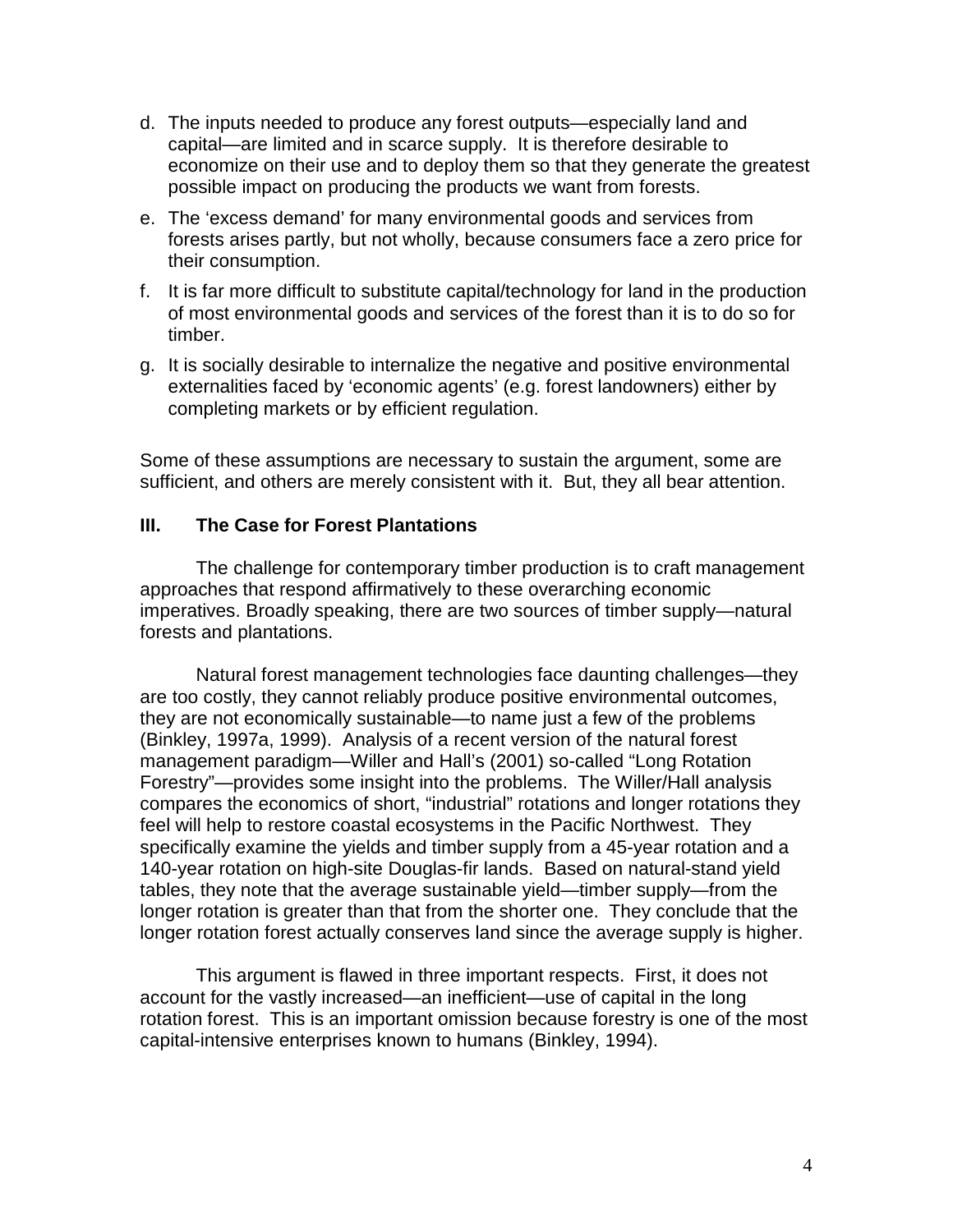Table 1 below shows the analysis. The top half of the table—yield inventory, price and cost assumptions—are taken directly from their analysis. As can be seen, they conclude that both regimes are profitable, but the 140-year rotation is far more so. The bottom half of the table computes the annual cost of carrying the growing stock inventory at two discount rates, 4% and 8% (This analysis uses a linearization of the technique described in Binkley (1994). Recently market transactions in this region suggest that these estimates are a bit too low, but they suffice for the purposes of this argument). Once capital costs are included in the analysis, the 45-year rotation is far more economic. The 140 year rotation loses a great deal of money—this can hardly be called sustainable! Those managing forests must scrupulously conserve on the use of costly capital inputs. Intensively managed, short-rotation plantations are one means for doing so.

| 114196                                 |                |                 |
|----------------------------------------|----------------|-----------------|
|                                        | 45-yr Rotation | 140-yr Rotation |
| Timber Supply (mmbf)                   | 90.6           | 125.1           |
| Inventory (mmbf)                       | 1019.7         | 5284.5          |
| Revenue (\$mm)                         | 57.182         | 104.171         |
| Expenses(\$mm)                         | 21.155         | 25.538          |
| Annual Earnings (w/o capital<br>costs) | 36.028         | 78.633          |
| Capital Costs(\$mm)                    |                |                 |
| 4% Interest Rate                       | 16.219         | 132.869         |
| 8% Interest Rate                       | 32.439         | 265.738         |
| Annual Earnings (w/ capital<br>costs)  |                |                 |
| 4% Interest Rate                       | 19.808         | $-54.236$       |
| 8% Interest Rate                       | 3.588          | $-187.105$      |

**Table 1. Performance of 45 and 140yr Rotations in Oregon Coast Range**

Source: Willer and Hall (2001); capital costs added by the author. Data refer to a hypothetical 88,000 acre high-site coastal Douglas-fir forest

The second difficulty with the Willer/Hall prescription comes in cost of moving to their recommended solution. Assuming that long-rotation forestry were desirable, their analysis is far too sanguine about the transition costs. They comment "…making the transition to long rotations may involve some short-term reductions in logging…" (p. 14). In their case, the 'short-term' spans nearly a century. The only way to lengthen a rotation is to wait. Assuming that the entire industrial forest estate in the PNW is now fully regulated at a 45-year rotation, the Willer/Hall prescription implies absolutely no timber supply (except for thinnings) from private forests for 95 years! Because of the meager public timber supply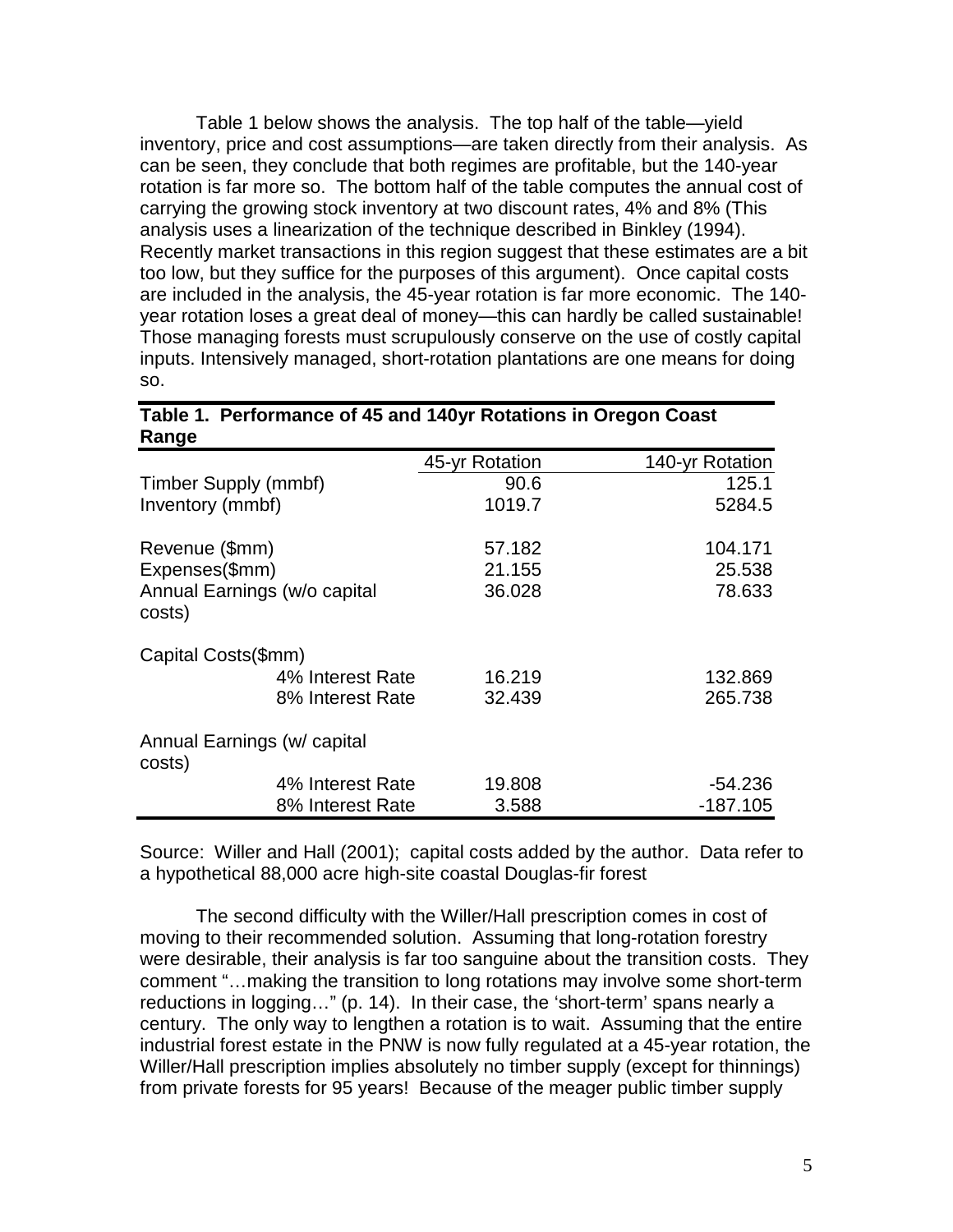now available in the region, such a prescription has obvious, negative implications for sustainability of economic activities related to timber production in the region. It also has negative and not-so-obvious implications for timber production and materials use elsewhere.

Third, Willer and Hall ignore the capacity of timber plantations to substitute capital and technology for land. This is an extraordinarily powerful tool that is, by definition, not available to natural forest management regimes. And, the substitution of capital-intensive technologies for land is exactly what economic forces are telling us to do.

Studies initiated by John Gordon in the early 1970s examined maximum theoretical timber yields based on the biochemical efficiency of trees in turning sunlight and water into economically usable plant parts. The Weyerhaeuser Company applied these models to two sites where—at the time—they managed lands about as intensively as they are managed anywhere in the world. One site was in the Pacific Northwest and one was in the U.S. South. Yet on these sites, best management practices achieved only 40 to 50 percent of the modeled maximum yields. And on those same sites, natural stands produced only 10 to 25 percent of the maximum yields. When examined across the globe, two- to fivefold increases in specific timber yields appear to be technically feasible and economically attractive (Farnum, Timmis, and Kulp, 1983).

In the case of the Pacific Northwest, John McMahon noted nearly a decade ago that on a good site (SI=32m) the simple acts of site preparation, rudimentary genetic improvement, thinning and fertilization increased yields by a factor of 3.7 on a 50-year rotation. These practices also moved the point of maximum average yield from 100+ years to perhaps 40 years.

Plantations for timber production are appealing due to this large capacity to free natural forests from intensive exploitation for industrial purposes. Within a region every hectare of plantation forest can free up to five hectares of natural forest from industrial use. The substitution is far greater across regions, with for example, one hectare of timber production on plantations in Brazil substituting for perhaps 20 hectares of land in Siberia or the Canadian Interior. Combined with sophisticated wood-products technology, the plantation-grown wood can substitute for most if not all of the products obtained from the natural forest. Indeed the uniform and possibly designed fiber characteristics of plantationgrown wood make it more desirable for many products. The use of sophisticated engineering concepts and small amounts of non-wood materials in such products as laminated veneer lumber or oriented strand lumber will obviate the need for the thing we now call a sawlog. We see evidence of this already: in recent years small second-growth sawlogs in the PNW have commanded a premium over larger ones; pulpmills in the northeastern US are closing while their associated paper machines are switching to eucalypt pulp furnish imported from Brazil.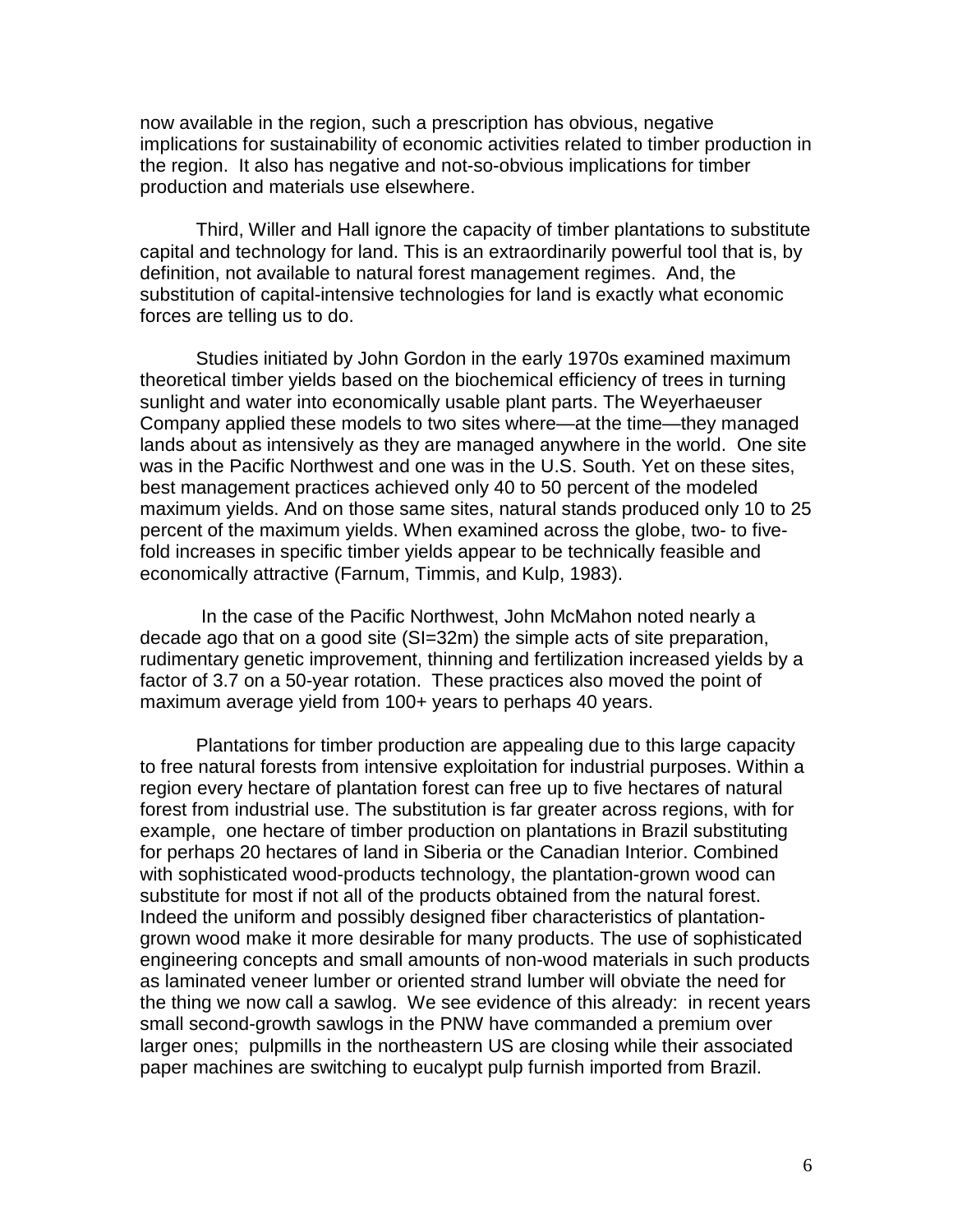At Hancock Timber we recently did some simulations of aggregate global timber supply and demand in order to understand the role of planted forests in the future balance. The simulation assumptions were simple—extend current rates of plantation establishment and productivity. The only innovation was to permit the plantations to become more productive over time—anecdotal evidence from Westvaco suggests that technical progress in growing trees is about 3%/yr (this is consistent with experience in agriculture). The simulations imagined that annual demand would first be met by the sustainable annual harvests from plantations, and by natural forests only after that source of supply was exhausted. With these assumptions, by 2025 logging on natural forests would fall by more than half—from about 1.3 billion cum today to about 600 million cum then. As a point of reference, this later quantity of wood could be supplied by taking half the current harvest of natural forests in the eastern US, and half the current harvest from natural forests in Europe (Binkley, 2000)

Under this scenario, about 100 million hectares of degraded pasture and other agricultural lands would be planted for timber plantations. About two thirds of this area would be used for timber supply, and the remainder would be devoted to restoring and protecting riparian areas, and creating landscape-scale biodiversity.

Under this scenario, the forest industry would have a stable, uniform and perhaps less controversial source of fibre. Timber-dependent communities would have a bright and sustainable future. Financial investors in forestry would have a reliable source of returns—biological growth and technical innovation.

Under this scenario, there would be no need to log the old-growth forests of Canada, Russia or the tropics. The over 3 billion hectares of closed forests in the world could be released from intense pressure for industrial exploitation. From an environmental perspective, this appears to be a most attractive proposition.

#### **IV. What is needed to achieve this vision?**

Achieving this vision would be facilitated by a global agreement among conservation organizations, government and industry on the pivotal role of intensively managed plantation forests in achieving an economically, ecologically and socially sustainable forest sector. The problem has two parts. The first is the role of plantations in the larger forested landscape. The second is how plantations themselves are to be managed.

A key issue is to see plantations in the context of an overall landscape design that includes plantations, natural and quasi-natural forests managed for a variety of outputs, and parks and conservation reserves. In such countries as Canada where the government controls virtually the forested land, this kind of landscape design can readily occur through public processes and tenure reform.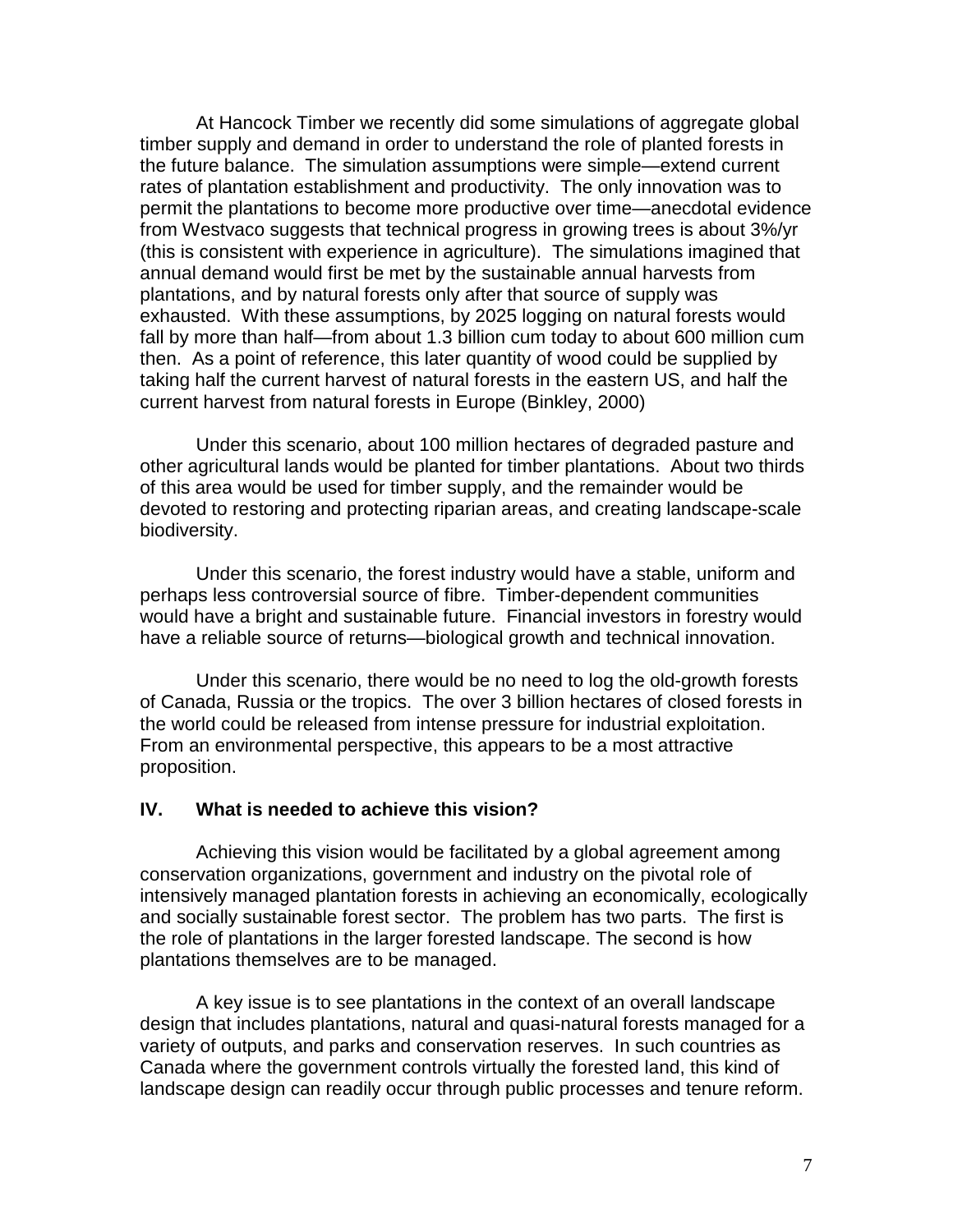In the United States, the allocation among purposes has largely been made (although is constantly evolving at landuse margins). The US has public land devoted primarily to public values, and private land devoted primarily to private values. Logic suggests approaches matched to our extant ownership patterns. The management of public lands should intensively focus on providing key environmental and ecological values before turning to regulatory regimes focused on private lands. There has been a massive failure to do so in the United States, and, with the precipitous decline in the budgets for state and federal land management agencies, the problem appears to be getting worse. Coupled with the fact that, if a small area of plantations provides the vast majority of industrial timber supply, the problem of managing lands for other purposes will become even more pressing.

Private owners readily respond to signals from the market place. This being the case, it makes a great deal of sense to use markets to internalize the positive and negative environmental externalities associated with forests. Emerging markets for carbon credits offer some hope here, and the broader market-based agenda of such organizations as Forest Trends and the Pacific Forest Trust merit attention and support.

Finally, it is clear that market-based initiatives are unlikely to solve all the problems of public values arising from private lands. If needed, regulatory regimes applied to private lands should reflect the primary social benefits of private land, and should be as stable as changing societal conditions and scientific knowledge permit.

How should plantations themselves be managed to achieve the full landscape-scale environmental benefits described in this paper? The 'social compact' on plantations should include such factors as the critical need for plantation projects to maintain and enhance landscape-scale biodiversity with perhaps 20% to 30% of the landbase of plantation projects devoted to the ecological services of forests (e.g. riparian zones). Fine examples of such practice include the Klabin and Aracruz operations in Brazil, and Westvaco's forests on the South Carolina Coast. This agreement should include the careful and close control of the offsite impacts of plantation-based timber production especially the movement of silt, fertilizer or herbicides into waterways or groundwater. A corollary is an acceptable regime for using yield-enhancing chemicals such as fertilizers and herbicides focused on minimizing use and maximizing impact. This agreement should support the use of geneticallymodified organisms in circumstances where it can be clearly demonstrated that gene flow out of the plantation is not possible (for example, in asexual trees).

Intensively managed forests promise substantial conservation benefits. These conservation benefits arise at the global scale, as plantations on degraded agricultural land offset demand on remote primary forests. These conservation benefits arise at the regional scale as the incremental timber supply from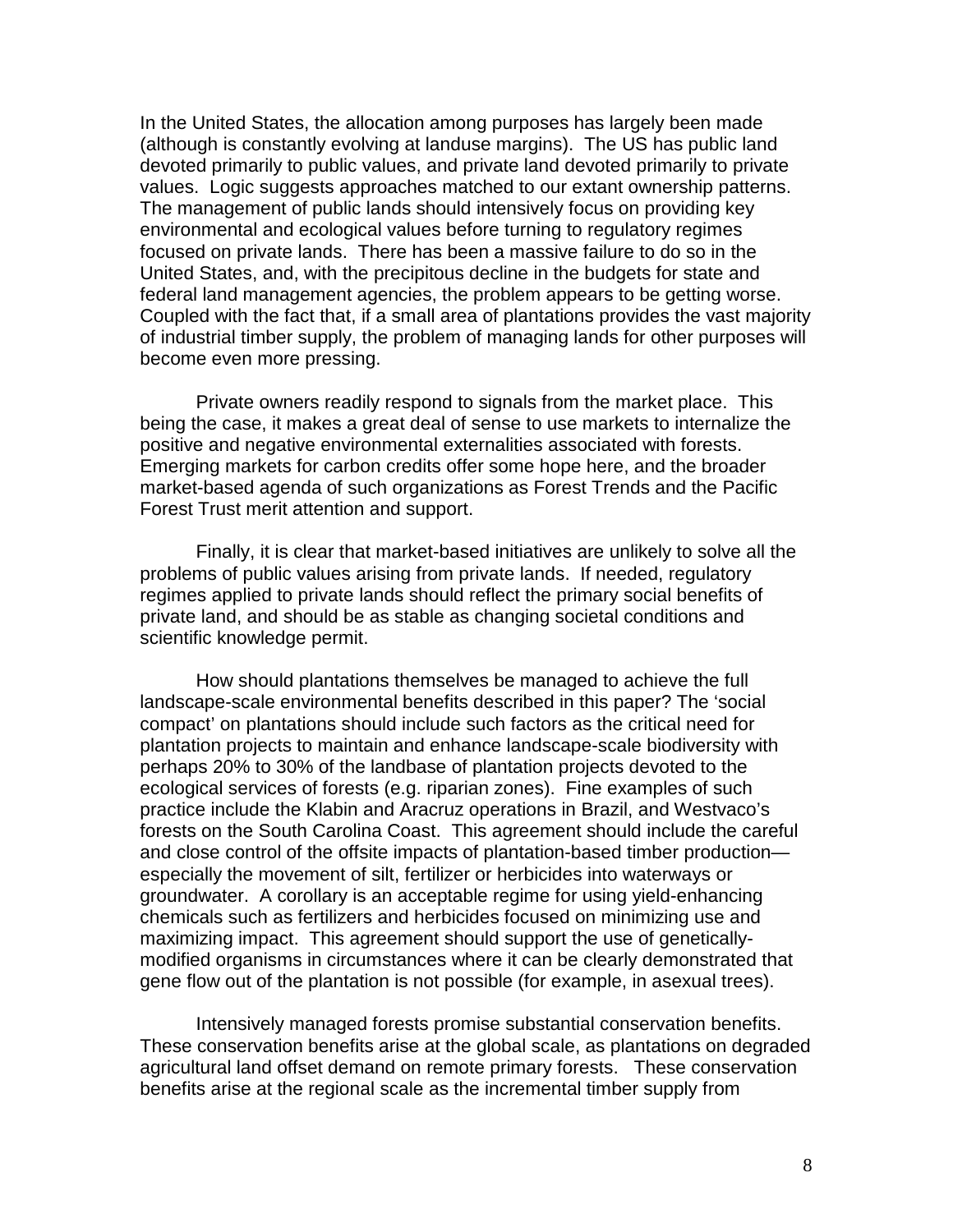plantations helps to 'pay for' reductions in supply associated with creation of protected areas or changes in management of natural forests to accommodate greater sensitivity to environmental values. And, these conservation benefits may arise at the local level as conservation management is incorporated into the more environmentally sensitive areas of plantation projects. Those interested in the environmental benefits of forests should therefore find positive ways to encourage forest plantations.